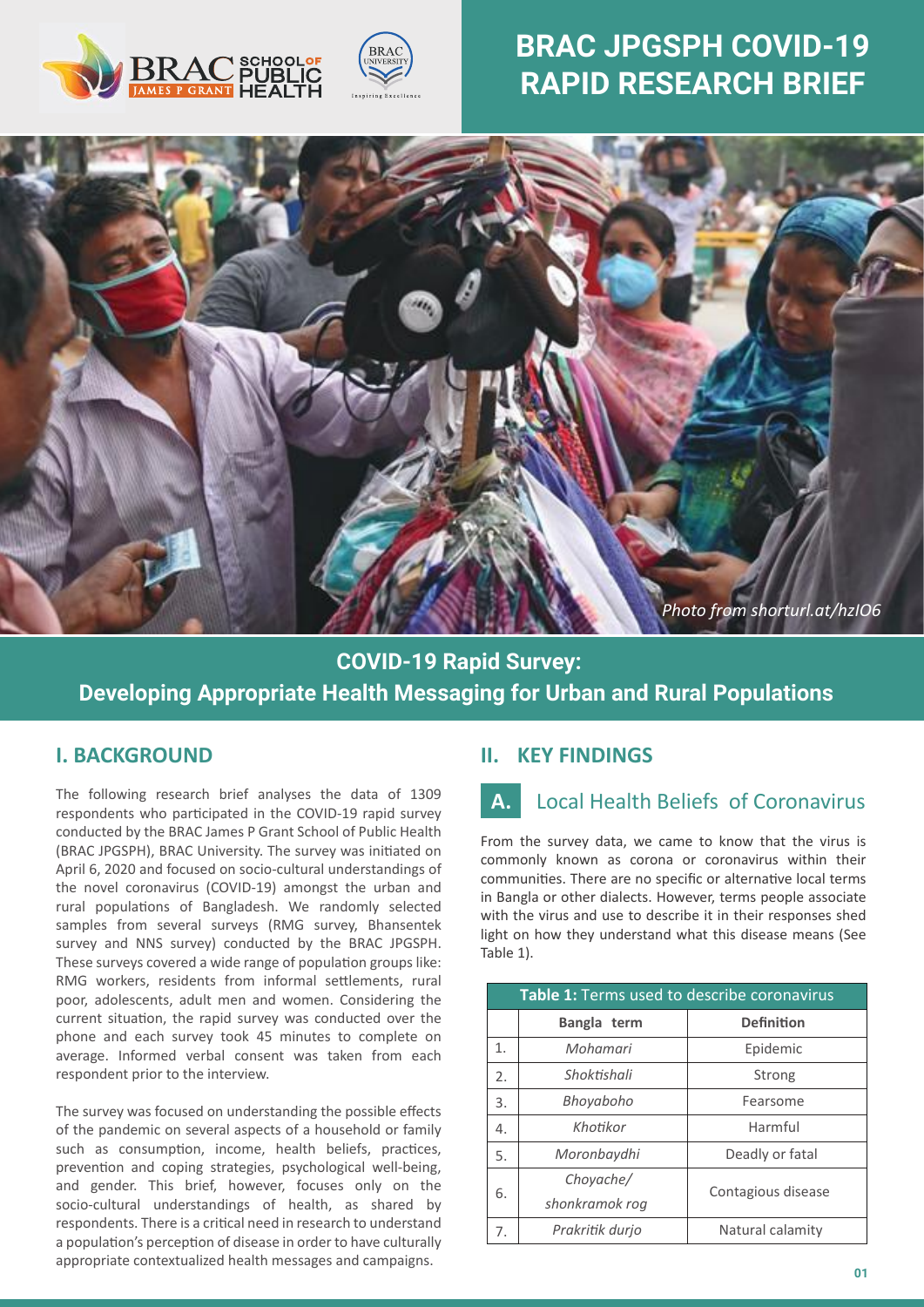Majority of the responses reveal that coronavirus is understood to be extremely contagious and can spread from human to human due to close contact, touching, coughing or sneezing too close to others:

*"This is a virus that causes coughing, sneezing and fever. Local people call it coronavirus. It affects you if you get in touch with corona positive people."* 

*- (Anonymous respondent, Male, 37 yrs.)*

*"It (coronavirus) happens due to cold and cough. If anybody has a cold and cough, then they are most likely at risk of coronavirus."*

*-(Anonymous respondent, Male, 25 yrs.)*

It is important to note that the majority of respondents perceived the presence of a cough, cold or fever to be coronavirus. Very few respondents differentiated between a simple fever to fever that persists for more than a week, dry cough versus mucus cough.

High levels of panic and fear of being infected existed. Perceptions include inevitable death, and understanding that the disease had little to no treatment. Many of the respondents shared that Coronavirus was ''deadly, dangerous'' and ''there was no cure.'' One respondent said,

*''Someone with the symptoms of a cold, cough or simply -(Anonymous respondent, Female, 36yrs.) a cold, is assumed to be infected with Corona, with death imminent and inevitable.''*

*-(Anonymous respondent, Female, 32 yrs.)*

Fewer responses perceived the virus to be airborne:

*"This is a virus that spreads in the air. This was not in our country before, it has come from China. If you stay unclean, you may be infected with it."*

*-(Anonymous respondent, Male, 28yrs.)*

Additionally, a few respondents also shared that the disease had spread from Bangladeshis returning from other countries who had carried the virus back to their homes/areas, and viewed it is a foreign disease:

*"This (coronavirus) spread from China because they eat animals such as snakes, frogs, dogs. It can spread through cough or bodily contact with an infected person, or wearing his or her clothes. You should not go near a person who is infected."*

*-(Anonymous respondent, Male, 20 yrs.)*

# **B.** Here is No Cure for Coronavirus

There is a popular understanding that this virus is fatal with no cure and majority of the responses drew the correlation of being infected with inevitably dying:

| "This is a dangerous         | "This is a fearsome      |
|------------------------------|--------------------------|
| disease. If anyone is        | disease and people will  |
| affected by this disease, he | not touch you if you die |
| will die within 14 days."    | from this disease."      |
| -(Anonymous respondent,      | -(Anonymous respondent,  |
| Female, 25yrs)               | Male, 31yrs.)            |

*"We live in the village; my son and I will survive by working in the fields. Sometimes we hear things about this (coronavirus). From what people say I gather that there is no cure for this, no vaccine or medicine can help you. Everything is up to Allah now, if he keeps us alive then we will stay alive."*

*-(Anonymous respondent, Male, 60yrs.)*

*"It is a scary disease which spreads from infected people. There is no treatment and can only be prevented by maintaining social distance and washing hands frequently."*

It is important to note that while the majority of responses indicate that the symptoms for the disease were cough, cold and fever, very few of the respondents mentioned taking medicines (such as paracetamol) at the time of the interview as a method of care for their symptoms. As these were phone interviews, the stigma related to indicating one was sick may have affected these responses.

One response indicated that using local or traditional medicines like herbal plants (such as thankuni leaves or Indian pennywort) was believed to be effective in minimizing the impact of the disease.

#### **C.** Stigma around Coronavirus

There are widespread anxieties related to getting coronavirus that are leading to stigma and victim blaming within the population. This is further reinforced by the nationwide shutdown which is additionally amplifes the perception of the severity of this virus.

For most of the poor, maintain the precautionary guidelines (social distancing, hygiene and hand washing) is an impossible challenge given their social, economic, and living condition. Combined with the fear of death, these perceptions can result in discrimination and social ostracism<sup>[1]</sup>.

*<sup>[1]</sup> Stigma is a huge problem and widespread in two mini rapid case studies we undertook in Dhaka city, with families being harassed and forced to leave the slum.*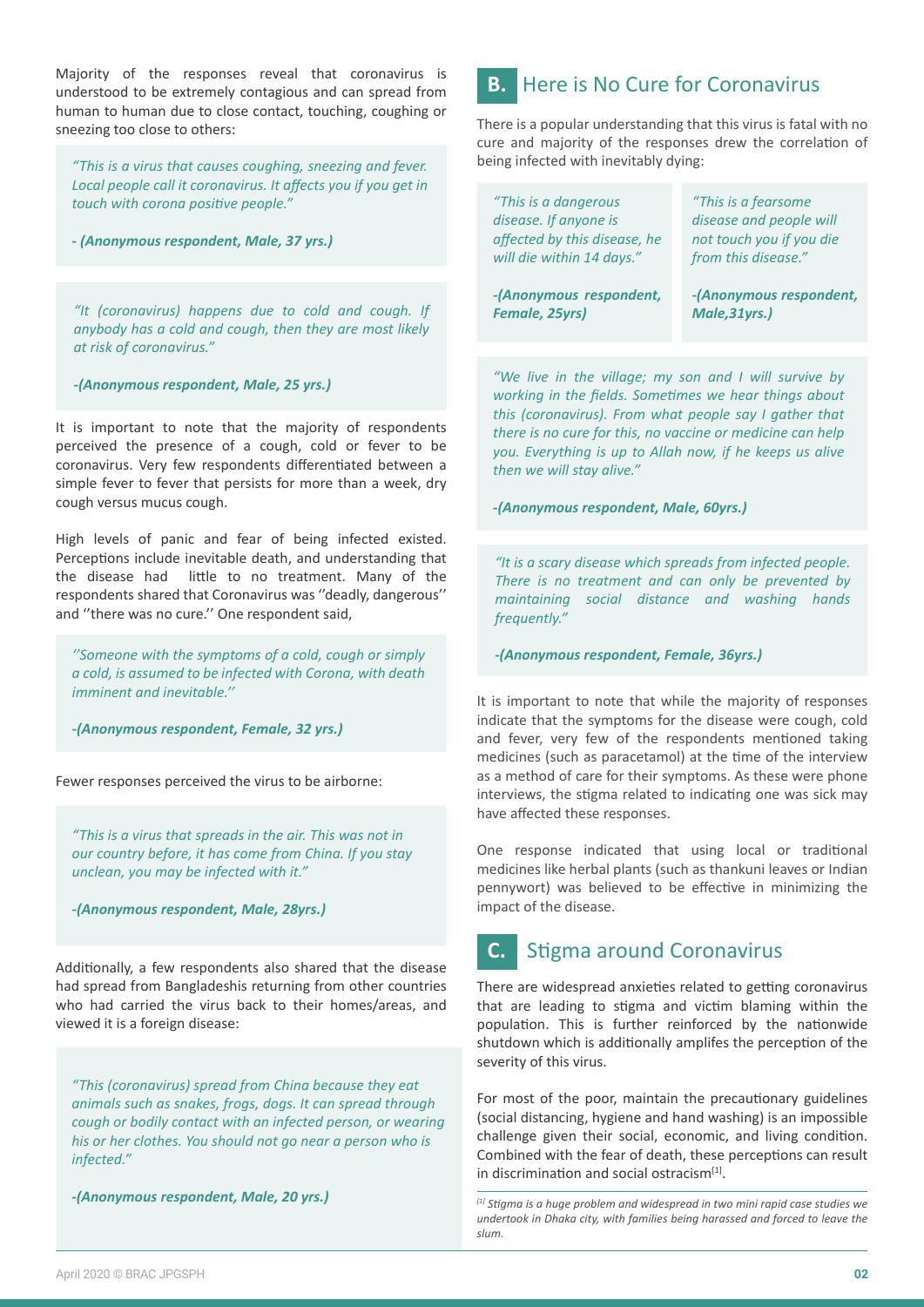An account of a rickshaw puller highlights the anxiety and shame associated with this novel coronavirus:

*"I believe I will not get this disease because I work under the sun all day, the heat will do good. I don't ask anyone about this disease (coronavirus). I fear people will shame me for not knowing or suspect me of having it (the disease)".*

*-(Anonymous respondent, Male, 40 yrs.)*

This highlights the fear of being socially outcast and shunned by the community if one is infected. It can also be inferred from this that people may then tend to underreport their own symptoms, instead preferring to hide their medical history.

### **D.** 'Sinners' and Susceptibility:

Across the responses, there was a recurring perception that certain (religious) groups, by their commitment to the faith, guarantees them a certain kind of protection and physical immunity to the disease:

*"It's a punishment from Allah, those who pray five times a day they are safe, but those who don't believe in Him, have a greater chance to be infected by this virus."* 

*"The imam in our mosque has said that this is Allah's wrath, we are all sinners, we are not pure Muslims and this is our punishment..."* 

*-(Anonymous respondent,* 

*Male, 41yrs.)*

*-(Anonymous respondent, Male, 30yrs.)*

*"If someone gets infected, they die. I don't know why Allah has given us this disease. We sin a lot, this is a punishment for our sins."*

*-(Anonymous respondent, Female, 35yrs.)*

The perception that this virus will only affect 'infidels' and sinners, or less pious persons, constructs a moral value to the virus, with those who are affected may be viewed as deserving of it. Responses also mentioned bad hygiene practices, "not *being clean, not maintaining hygienic practices''* coupled with not being "religious" as factors for being susceptible to the virus:

*"Coronavirus is the devil's disease. We pray namaz and stay clean and indoors, so this will not happen to us."* 

*-(Anonymous respondent, Male, 33yrs.)*

Attributing proper hygiene practices for prevention has commonly been a part of religious beliefs. Cleansing with water (ablution)  $is^{[2]}$  a nearly universal metaphor for all faiths, so it is not surprising that many linked hygiene and cleanliness with religious purity (UNICEF, 2017) and for maintaining good health.

While all populations can be stigmatised, certain sections of the population  $-$  those who are the poorest, with large numbers of family members sharing space in confined tiny rooms, living in congested areas (particular to urban slums), with limited access to water and sanitation facilities, and unable to prac�ce any of the messages, may be more likely to be suspected of being "carriers.'

Anecdotal news reports, and our own rapid case studies from marginalised populations indicate that there are high levels of stigma and discrimination already taking place within households and in the community.

# **III. RECOMMENDATIONS: APPROPRIATE HEALTH MESSAGES FOR THE COMMUNITIES**

This data shows a growing need to focus on a few key areas to address stigma, misinformation, and key practices for health-care seeking if and when infected:

# 1. The need for health messaging to emphasise facts around COVID-19

- Address and remove confusion around general colds and coughs and its immediate conflation with COVID-19.
- Important to address confusion around basic understandings of the disease, specifically - that cold and coughs DO NOT immediately signify COVID-19 and lead to death; that there is treatment or options if any of these symptoms persist
- There appears to be less knowledge or understanding around symptom management
- Information on what are the key signs and symptoms to watch out for, duration and timing of seeking care, pathways to seek care.
- Generate messages that address local beliefs, which creates fear, panic and stigma
- Important to provide messaging that encourages sharing of any symptoms and to communicate with a community health worker/formal provider

*[2] UNICEF. (2017). Retrieved from:* 

*https://www.unicef.org/about/partnerships/index\_60180.html*